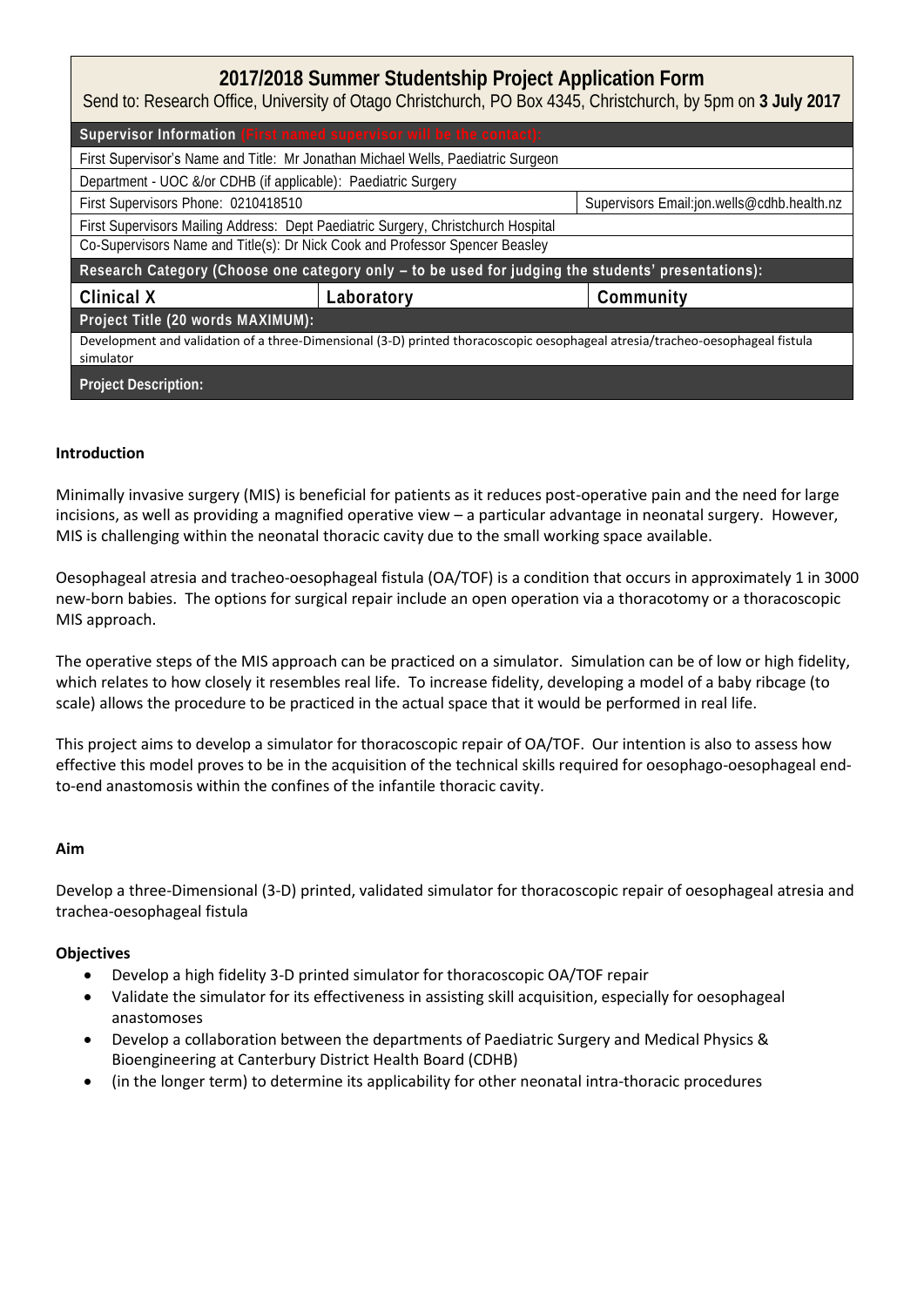## **Possible impact (in lay terms)**

This project will develop a model paediatric surgeons can practice and acquire the skills for a difficult and challenging key-hole (thoracoscopic) operation in babies (neonates). The simulated operation is the repair of an oesophagus which has developed abnormally. This abnormality consists of a blind ending upper oesophageal pouch and the lower oesophagus abnormally attached to the main airway. The operation requires separation of the lower oesophagus from the airway and joining it to the upper oesophagus pouch within the small space of a baby's chest by the keyhole method (thoracoscopic oesophageal atresia and tracheo-oesophageal fistula repair).

# **Method**

Iterative simulator design methodology

- 1. CT data of a neonatal thorax to extract ribcage data
- 2. Computer modelling of CT data to create a full ribcage model using simulated data
- 3. 3-D printing of standardised ribcage
- 4. Material for 'skin' coverage of ribcage
- 5. Iterative approach to development of 3-D printed internal structures
	- o Oesophageal upper pouch and tracheo-oesophageal fistula
	- o Investigate double layer materials and methods
	- o Mediastinal components expected to be inserted for each use, and replaceable

Assessment of simulator

- Reliability of the simulator
- Expert review and appraisal of simulator construct validity including: morphology, suture response, texture, elasticity, strength, etc
- Face validity
- Content validity
- Criterion validity concurrent and predictive
- Cost-effectiveness

Further iterations of the simulator will be developed by using different materials to increase the fidelity of the simulated procedure.

The ongoing project will also assess how effectively the simulator allows acquisition of the skills needed for this complex procedure including dissection and suturing. This will be through a program of simulator training for a variety of different groups from medical students with limited surgical skills to experienced MIS surgeons. Initial training may be with an oversized thoracic model reducing to life-size as skills are acquired. Parameters of performance will include: time, appearance (of anastomosis), quality of suturing, and integrity of anastomosis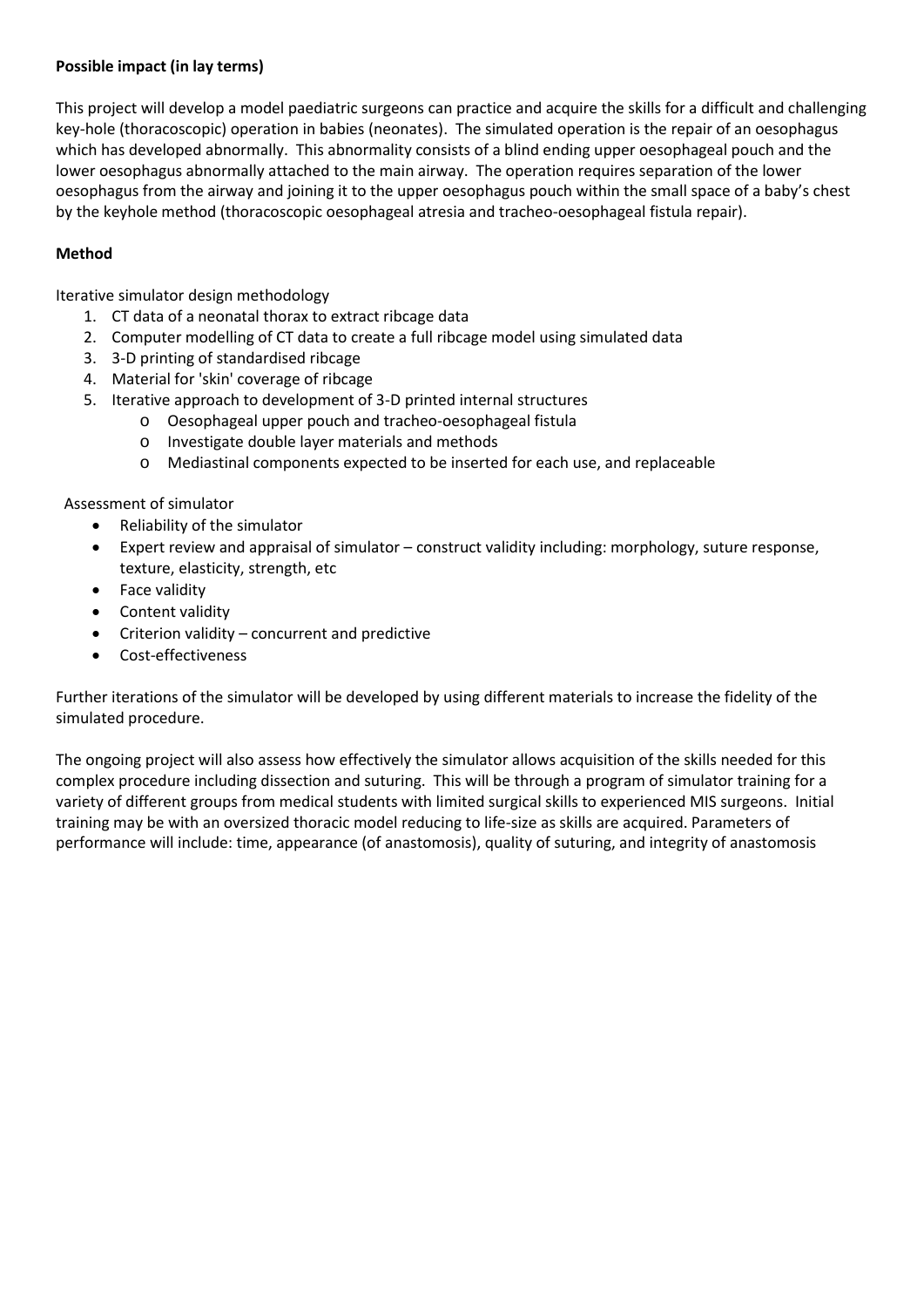| Medical Student                                                                                                                                                                                                                                                                                                                                                                                                                                                                                                           |                                                                                                                                                                                                                                                                                                                                                                                                                      |                 |  |  |
|---------------------------------------------------------------------------------------------------------------------------------------------------------------------------------------------------------------------------------------------------------------------------------------------------------------------------------------------------------------------------------------------------------------------------------------------------------------------------------------------------------------------------|----------------------------------------------------------------------------------------------------------------------------------------------------------------------------------------------------------------------------------------------------------------------------------------------------------------------------------------------------------------------------------------------------------------------|-----------------|--|--|
|                                                                                                                                                                                                                                                                                                                                                                                                                                                                                                                           | <b>Administration Details</b>                                                                                                                                                                                                                                                                                                                                                                                        |                 |  |  |
| 1.                                                                                                                                                                                                                                                                                                                                                                                                                                                                                                                        | Is ethical approval required?<br>/No<br>If Yes: please circle or tick one of the following:<br>Applied for (provide application $#$ )<br>a)<br>Approved (attach a copy of the letter of approval from the ethics committee or application $#$ )<br>b)<br>To be done<br>$\mathsf{C}$                                                                                                                                  |                 |  |  |
| 2.                                                                                                                                                                                                                                                                                                                                                                                                                                                                                                                        | Are you able to provide the funding for this project (ie. \$5,000 for the student, incidental expenses should be met from<br>departmental or research funds)<br>No<br>If No: Please provide ideas of possible funding sources, including past funding agents and topics often associated with this<br>research area, for the Research Office to contact.<br>If Yes: You will be sent a request for more information. |                 |  |  |
| 3.                                                                                                                                                                                                                                                                                                                                                                                                                                                                                                                        | Medical Records or Decision Support accessed<br>No                                                                                                                                                                                                                                                                                                                                                                   |                 |  |  |
|                                                                                                                                                                                                                                                                                                                                                                                                                                                                                                                           | Health Connect South or other DHB records<br>No                                                                                                                                                                                                                                                                                                                                                                      |                 |  |  |
| 4.                                                                                                                                                                                                                                                                                                                                                                                                                                                                                                                        |                                                                                                                                                                                                                                                                                                                                                                                                                      |                 |  |  |
| Signatures:<br>5.<br>I have read the 2017/2018 Summer Studentship programme handbook.<br>I am prepared to supervise the project and will be available to the student during the studentship (including Christmas/New<br>Year break if the student is working during this time).<br>I agree to assume responsibility for the submission of the student's reports to the Research Office by the due date 29<br>January 2018.<br>I agree that the project lay report may be available to local media for publicity purposes. |                                                                                                                                                                                                                                                                                                                                                                                                                      |                 |  |  |
|                                                                                                                                                                                                                                                                                                                                                                                                                                                                                                                           | Signature of Project Supervisor(s):                                                                                                                                                                                                                                                                                                                                                                                  |                 |  |  |
| $U_{m}$<br>Jonathan Wells                                                                                                                                                                                                                                                                                                                                                                                                                                                                                                 |                                                                                                                                                                                                                                                                                                                                                                                                                      | Date: 03/7/2017 |  |  |
| I understand that I am responsible for hosting the Summer Student chosen for this project and will meet any costs<br>incurred. I agree that incidental expenses will be met from departmental or research funds.                                                                                                                                                                                                                                                                                                          |                                                                                                                                                                                                                                                                                                                                                                                                                      |                 |  |  |
|                                                                                                                                                                                                                                                                                                                                                                                                                                                                                                                           | Signature of Head of Department:<br>Spenar Bearley<br>Professor Spencer Beasley                                                                                                                                                                                                                                                                                                                                      | Date:03/07/2017 |  |  |